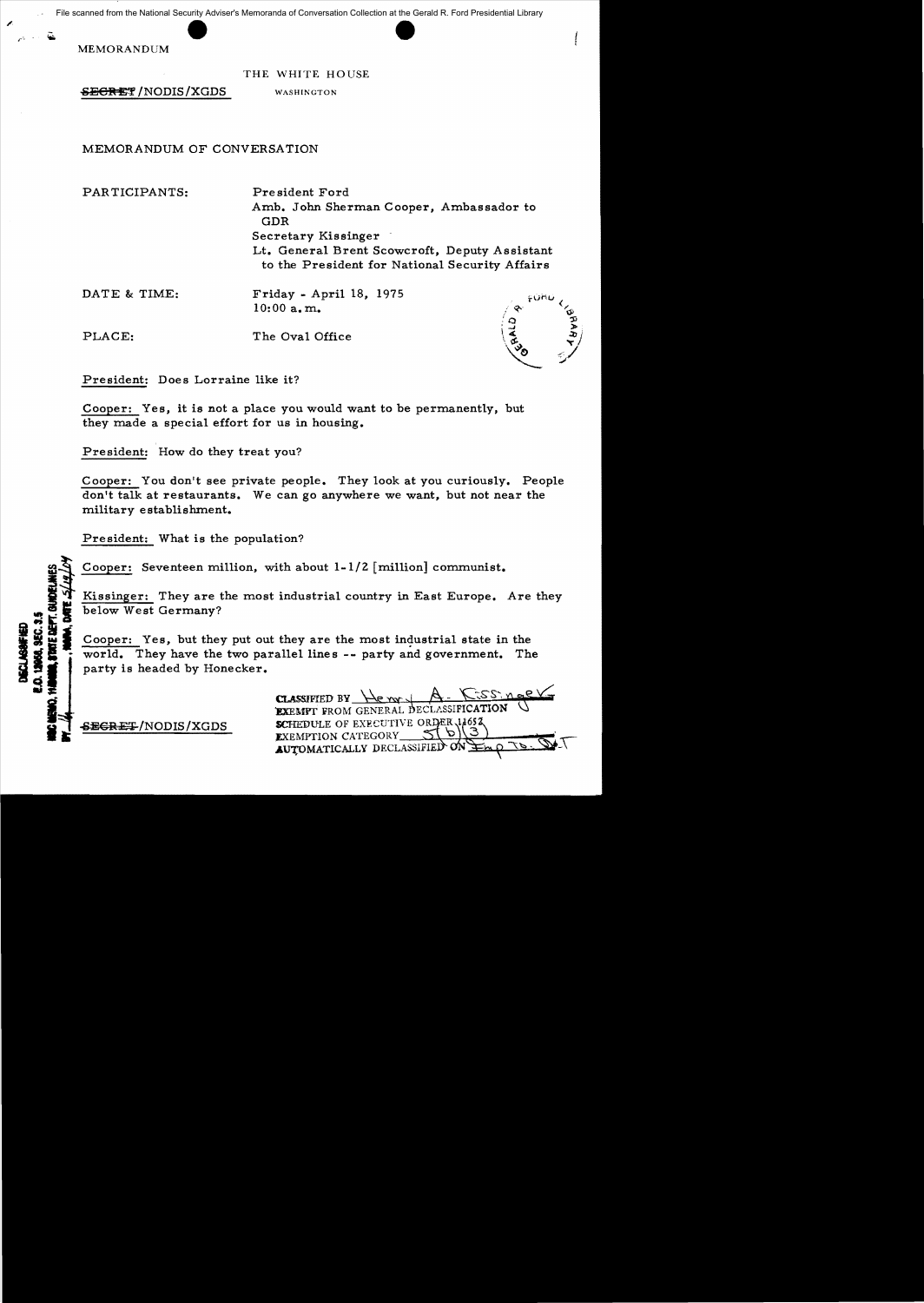#### $\frac{1}{2}$   $\frac{1}{2}$   $\frac{1}{2}$   $\frac{1}{2}$   $\frac{1}{2}$   $\frac{1}{2}$   $\frac{1}{2}$   $\frac{1}{2}$   $\frac{1}{2}$   $\frac{1}{2}$   $\frac{1}{2}$   $\frac{1}{2}$   $\frac{1}{2}$   $\frac{1}{2}$   $\frac{1}{2}$   $\frac{1}{2}$   $\frac{1}{2}$   $\frac{1}{2}$   $\frac{1}{2}$   $\frac{1}{2}$   $\frac{1}{2}$   $\frac{1}{2}$

 $\mathbf{r}$ ".-,

## President: Do you deal with the party or the Government?

Cooper: Initially just the Foreign Minister, but now I am getting invitations from the Party. I am the only one in the West who has ever met with Honecker. They say they are very glad with this relationship with the United States. I tell them about NATO and the Western partnership.

## President: What does Honecker say?

fhe.

Cooper: The same. They say it is/most important thing in the world for the U.S. and Soviet Union to maintain good relations. They talk of arms control and Vladivostok. Then they discuss our agreement -- consulate, Jewish problems -- and finally get to trade. Honecker says he knows it can't be normal, but we should do the best we can.

West Germany has a big embassy.

Honecker speaks highly of you and of Secretary Kissinger. They never mention Vietnam or economics, except trade. He said you were the biggest moral influence since Eisenhower. We should make the greatest efforts we can with them. A better trade relationship would help.

#### <del>SECRET</del>/NODIS/XGDS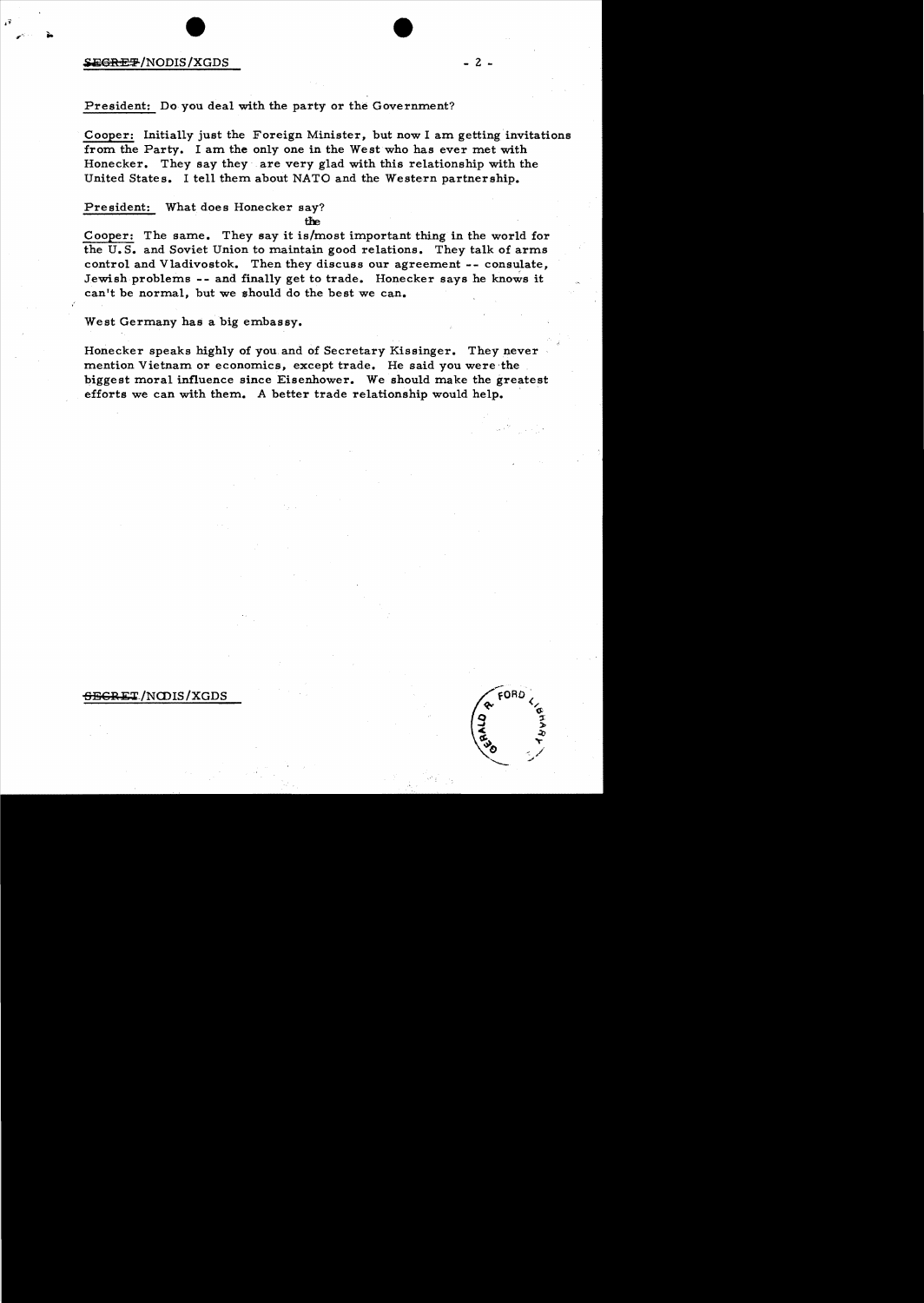Parul Cooper MK  $186p125$ PD are how in the C Yes. Wit a place you and it went to be personally but they made a special effort for us in honoing. Manuelin aut ju O you luit se private page. They cortest you cersoisty. People don't talk at ustaments, but we can go anywhere we want, but not near wid, establi P what is a population  $C/2$  mil, w/abit  $1/4$  crust K Trema au cent inclusted contry in FEM. are they below writer C Yes, but they put into they most unit state state in wedd. They have a 2 parallel dries - plants + post Party Maded by Househou.  $P$  Douga deal us party or Can't C) Initially just E.A., but now 2 petty inuntation from party. Search one with the was ant as/ Househu. They day they wany plad w/ This What due Anument soy? The same, They say most injutant this in world To for US & SU & inter good ulation They talk of arts control . V lal. Then they dis us an ce persont - consular, finish probo, + parally get to trade. Houseber sap he huma it can't be normed Internething docket we can. West Coming has a trig inhausy. (missil southy) Houcher speaks hopey of your + N. They were E.O. 18958, SEC. 3.5 C MEMO, 11/24/22, STATE DEPT. GUIDELINES  $\overline{\phantom{a}}$ . Nara. Date  $\leq$  /////////